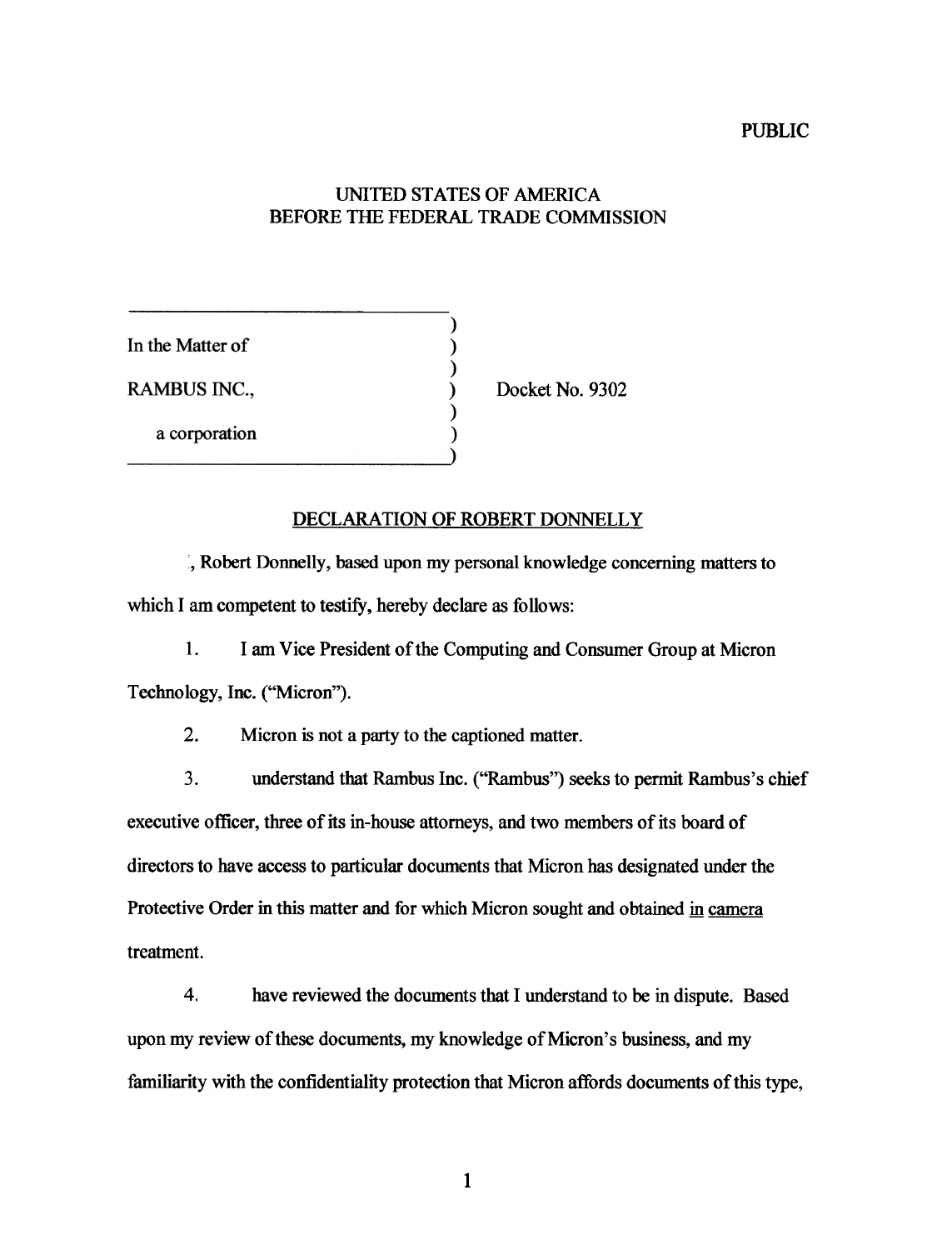it is my belief that disclosure of these documents on the terms Rambus has requested would likely cause substantial commercial harm or embarrassment to Micron.

5. Many of the documents that Rambus seeks to disclose to Rambus personnel (MFTC200502-35, MFTCIOOOO229, MFTC211248-58, MFTC211238-44, MFTC228549-51) are highly sensitive, non-public technical, marketing, planning, and forward-looking documents concerning the Advanced DRAM Technology (or " ADT") group. ADT is a research collaboration of which Micron is one of several members. ADT was formed to develop advanced DRAM technology. It is my understanding that ADT members are bound by agreement to maintain confidentiality of ADT's technical information and that its members disseminate such information on a need to know basis. Information about product development, features, marketing strategies, and similar information contained in these documents is highly sensitive. IfRambus had this information, it might try to incorporate desirable features of the ADT design into its own product design. Moreover, if this information about ADT were known to Rambus, Rambus might try to use the documents to craft patent claims that cover the ADT architecture, features, and modes of operation described in these documents.

6. One of the documents that Rambus seeks to disclose to Rambus personnel is a highly sensitive, non-public e-mail to myself and others relating to Micron's work with an important Micron customer and technology partner. (MU00049188-89). The email discusses product roadmaps, business models, competitive intelligence, and possible collaboration between Micron and this customer on technical issues and product. The document discusses product roadmaps that extend to the present time. The document itself states that the customer provided information to Micron "very confidentially." If

2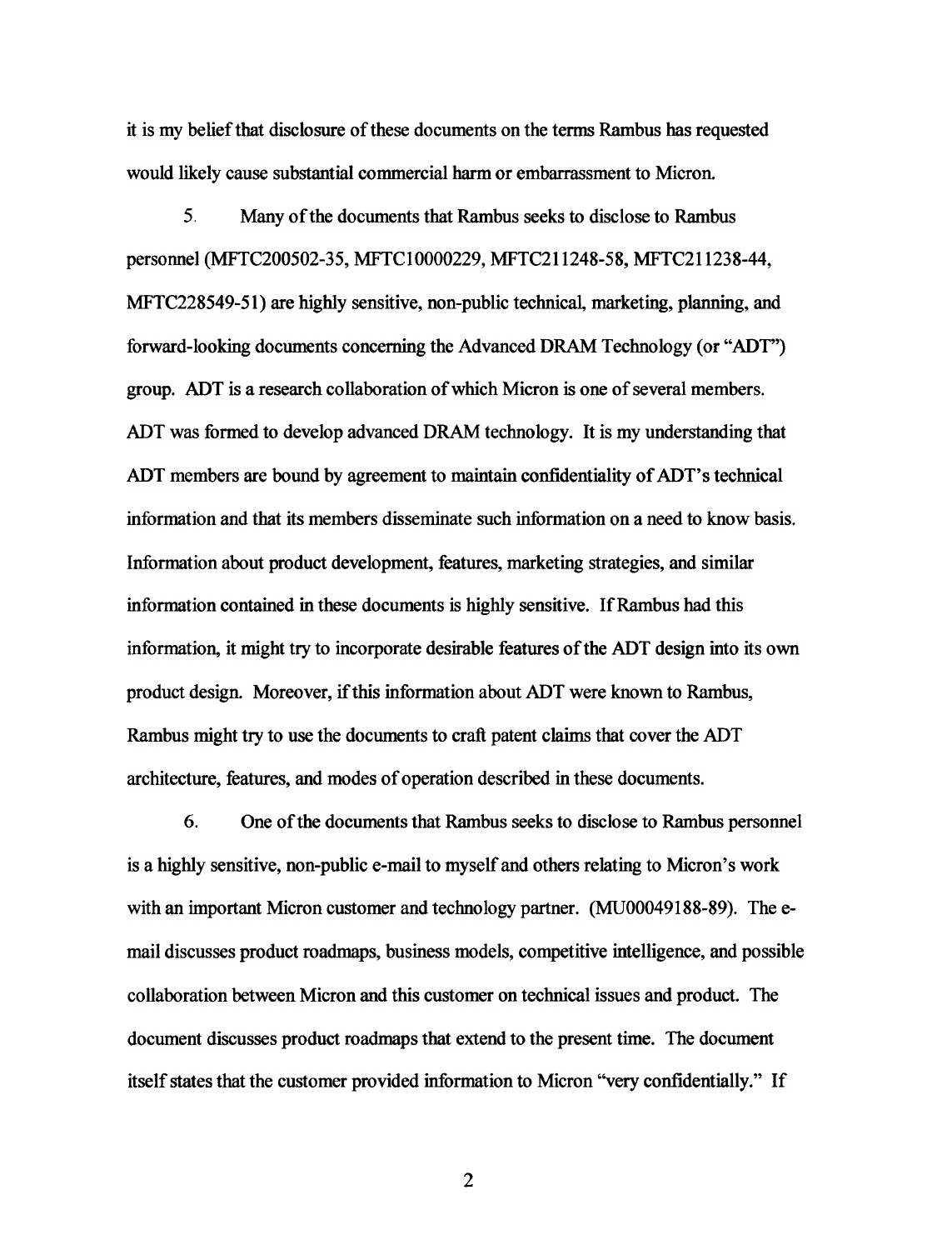Rambus had this information, it likely would lead to substantial commercial harm to Micron. Armed with this information, Rambus could seek to disrupt or derail Micron's collaborative efforts with this customer. Moreover, disclosure of this type of information could undermine Micron's relationship with this or other customers. If information disclosed to Micron in confidence by its customers is disclosed to others, customers will be reluctant to share sensitive information with Micron. This would put Micron at a competitive disadvantage compared to other suppliers.

7. Four of the documents that Rambus seeks to disclose to Rambus personnel are sensitive, non-public document concerning the licensing strategies and internal impressions that Texas Instruments employed in negotiating a license against Rambus (MR20006936-41, MR20006342-43, MR20005748, MR20007188-89). Although Texas Instruments generated the documents, they are sensitive to Micron because Micron purchased Texas Instruments' DRAM business in the late 1990's. If this information were disclosed to Rambus as requested, I believe it is likely that Micron may suffer commercial harm. Currently, Micron is a licensee of Rambus's Direct RDRAM technology. IfRambus had the information in these documents about license negotiations, Rambus could use this information against Micron in negotiating subsequent licenses or in negotiating modifications to the existing license.

8. Many of the documents that Rambus seeks to disclose to Rambus personnel are non-public documents that reflect confidential communications with the same important customer referred to in paragraph 4 above. (MROO82150-51, MROO82136-37, MROI30011-12, MRI35139-42). As discussed above, disclosure of this type of information could undermine Micron's relationship with this or other customers.

3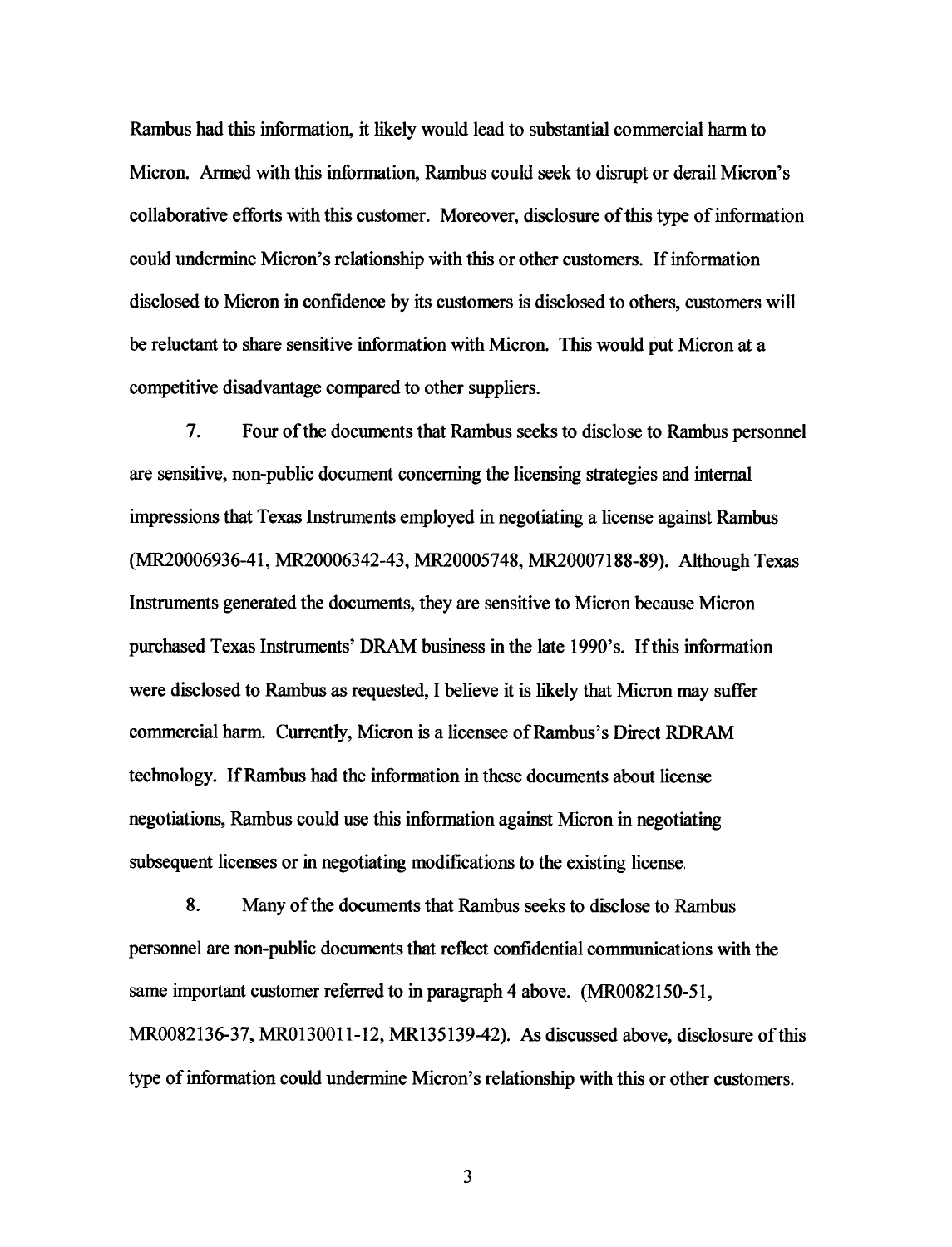If information disclosed to Micron in confidence by its customers is disclosed to others, customers will be reluctant to share sensitive information with Micron. This would put Micron at a competitive disadvantage compared to other suppliers. Moreover, because the documents were written with an understanding of confidentiality, they include embarrassing off-hand remarks.